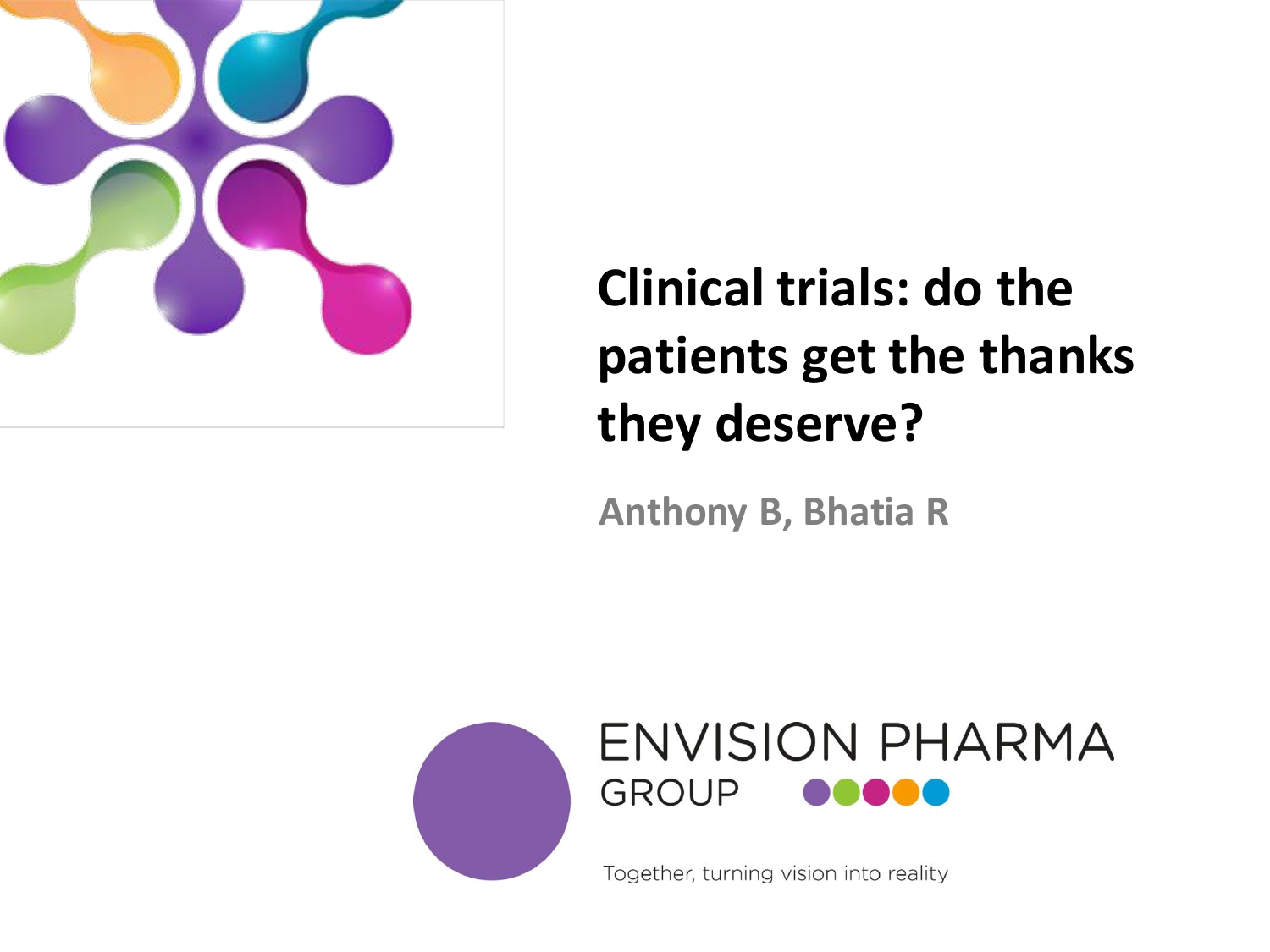# **Introduction**

- Patient-centric initiatives are becoming more common
- On 10 June, 2014, *The BMJ*  launched a new strategy to promote patient partnership
- *The BMJ* will assess whether patient-dependent articles (i.e., using patient data) address the questions in the Table $1,2$

#### **Questions asked by** *The BMJ***from authors of patientfocused research1,2**

- 1. Did you involve patients/service users/carers/lay people in the design of this study?
- 2. Was the development and/or selection of outcome measures informed by patients' priorities and experiences?
- 3. Were patients/service users/carers/lay people involved in developing plans for participant recruitment and study conduct? If so, please specify how?
- 4. Have you planned to disseminate the results of the study to participants? If so, how will this be done?
- 5. Are patients thanked in the contributorship statement or acknowledgements?
- 6. For articles reporting randomised-controlled trials, did you assess the burden of the intervention on patients' quality of life and health? If so, what evaluation method did you use, and what did you find?



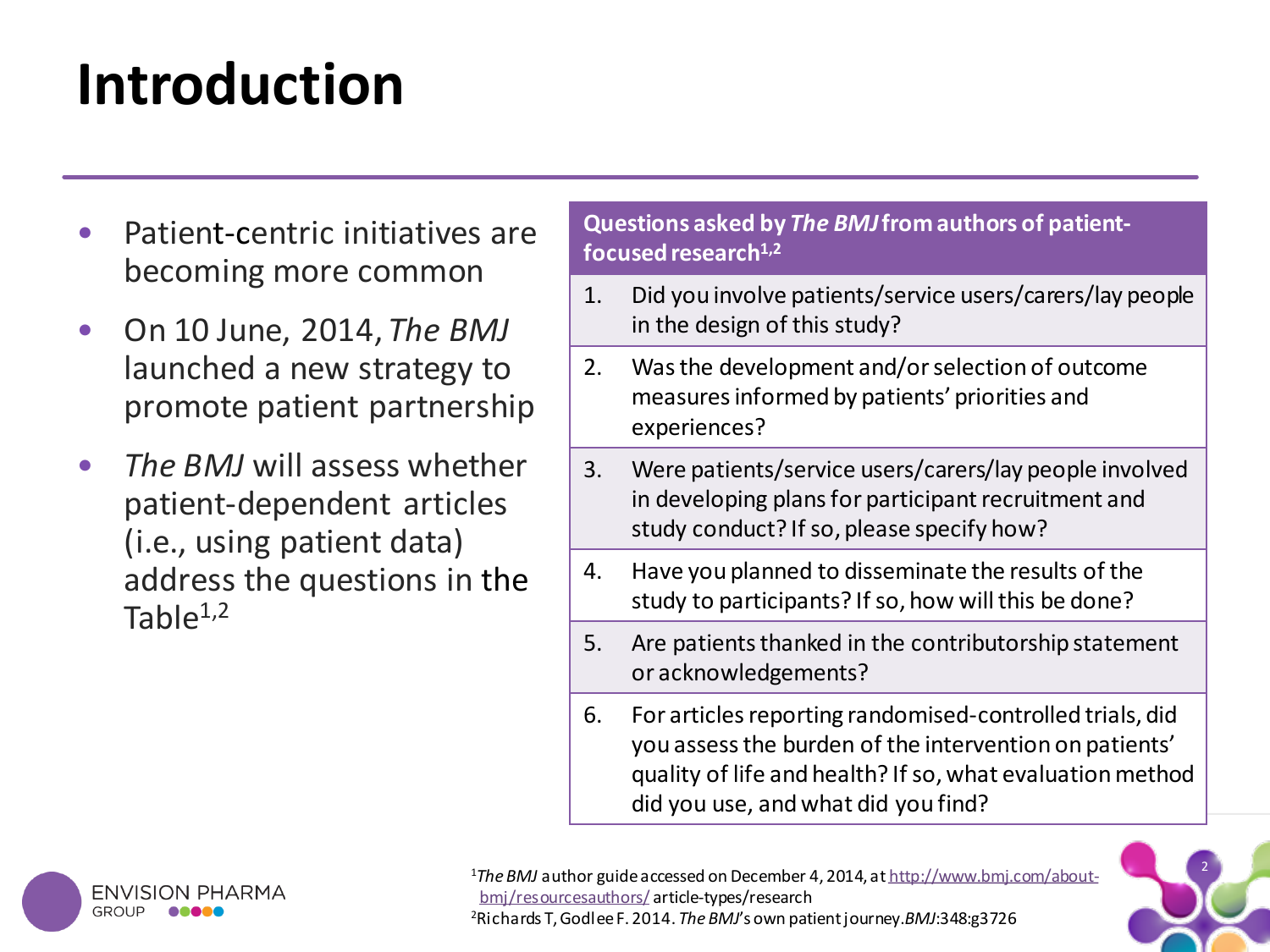# **Introduction**

- Patient-centric initiatives are becoming more common
- On 10 June, 2014, *The BMJ*  launched a new strategy to promote patient partnership
- *The BMJ* will assess whether patient-dependent articles (i.e., using patient data) address the questions in the Table $1,2$

#### **Questions asked by** *The BMJ* **from authors of patientfocused research1,2**

- 1. Did you involve patients/service users/carers/lay people in the design of this study?
- 2. Was the development and/or selection of outcome measures informed by patients' priorities and experiences?
- 3. Were patients/service users/carers/lay people involved in developing plans for participant recruitment and study conduct? If so, please specify how?
- 4. Have you planned to disseminate the results of the study to participants? If so, how will this be done?
	- Are patients thanked in the contributorship statement or acknowledgements?
- 6. For articles reporting randomised-controlled trials, did you assess the burden of the intervention on patients' quality of life and health? If so, what evaluation method did you use, and what did you find?



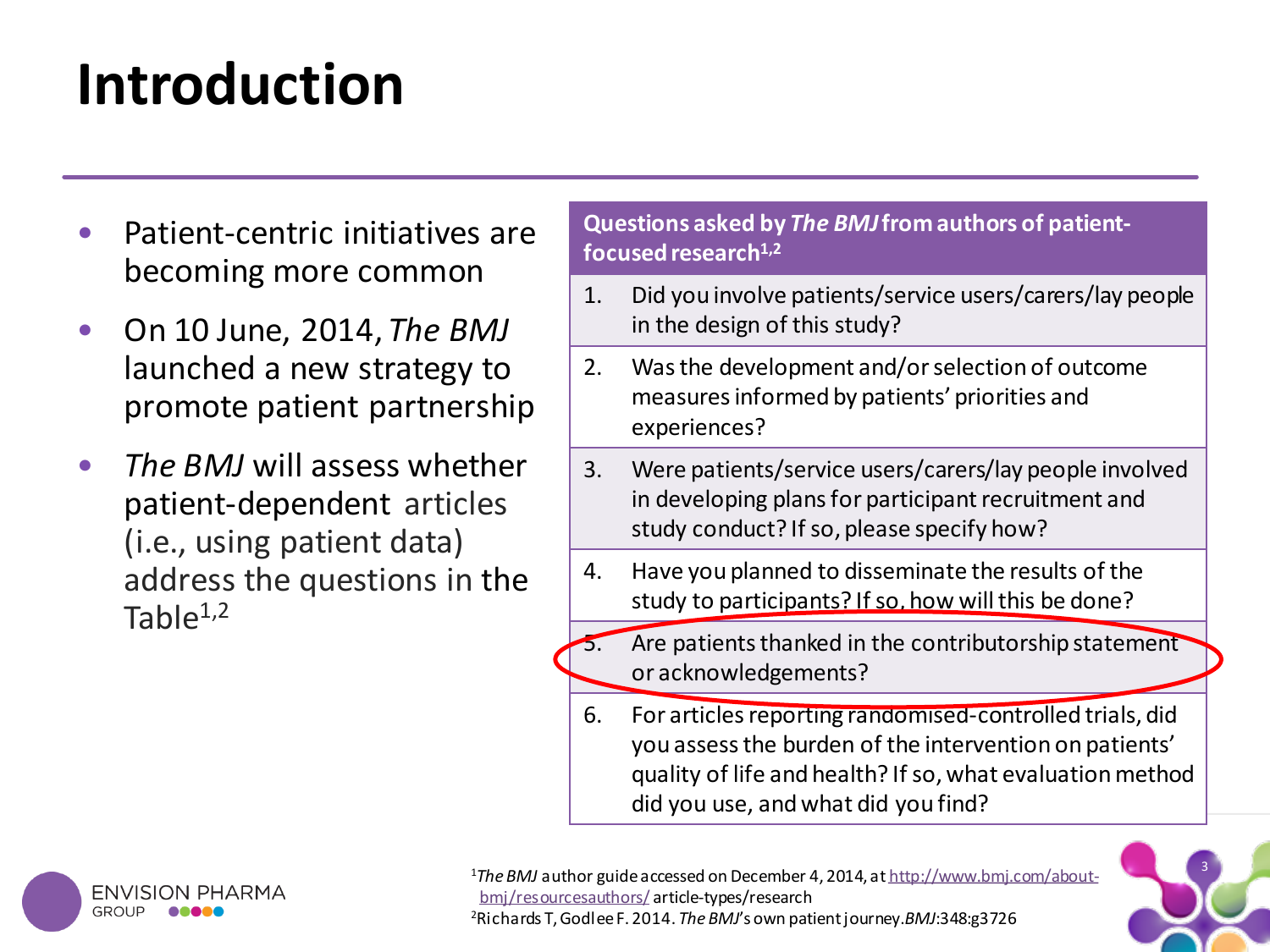

#### To investigate how often patients are thanked in patient-dependent publications in *The BMJ*



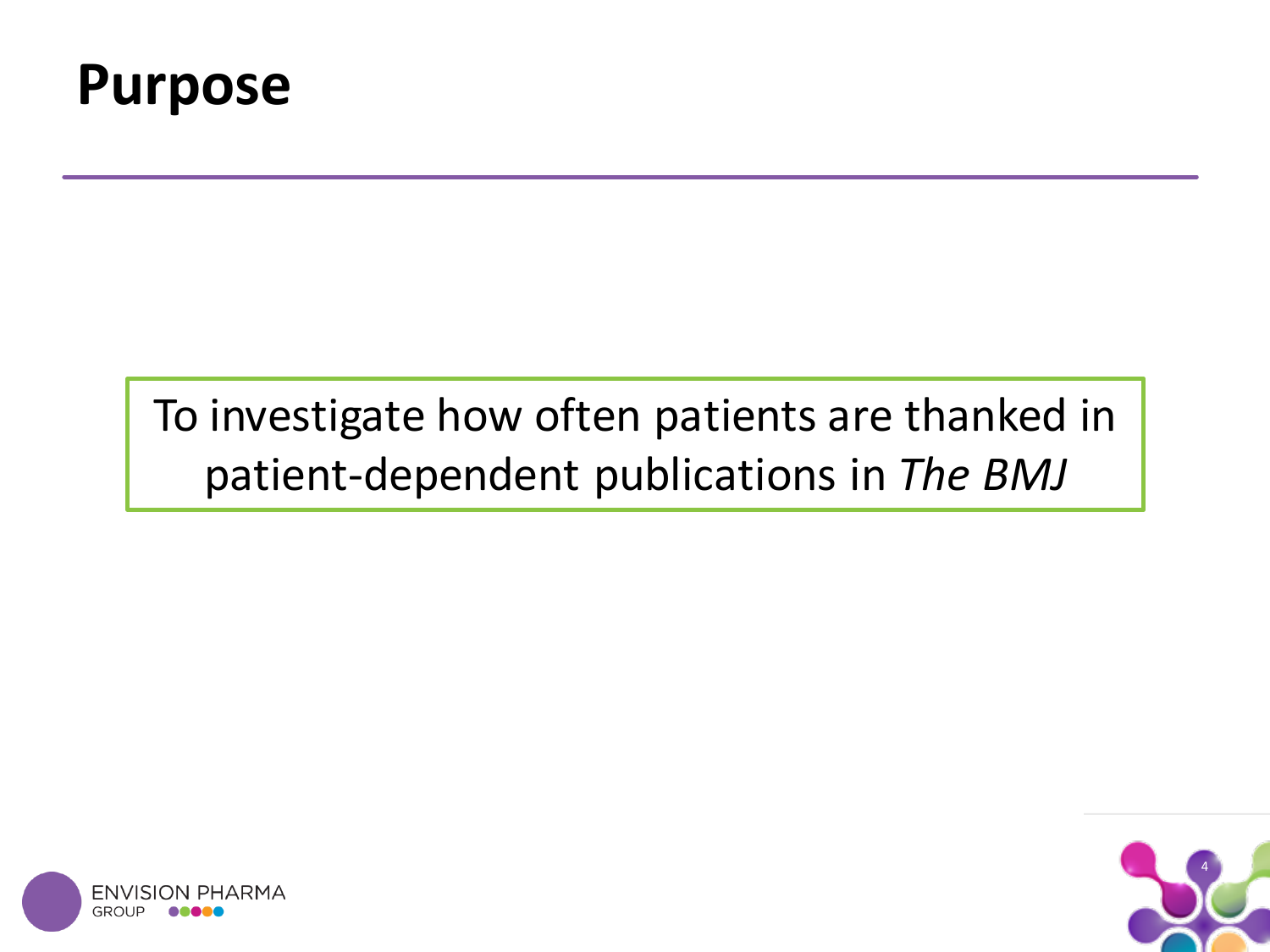#### **Methods**



**ENVISION PHARMA** GROUP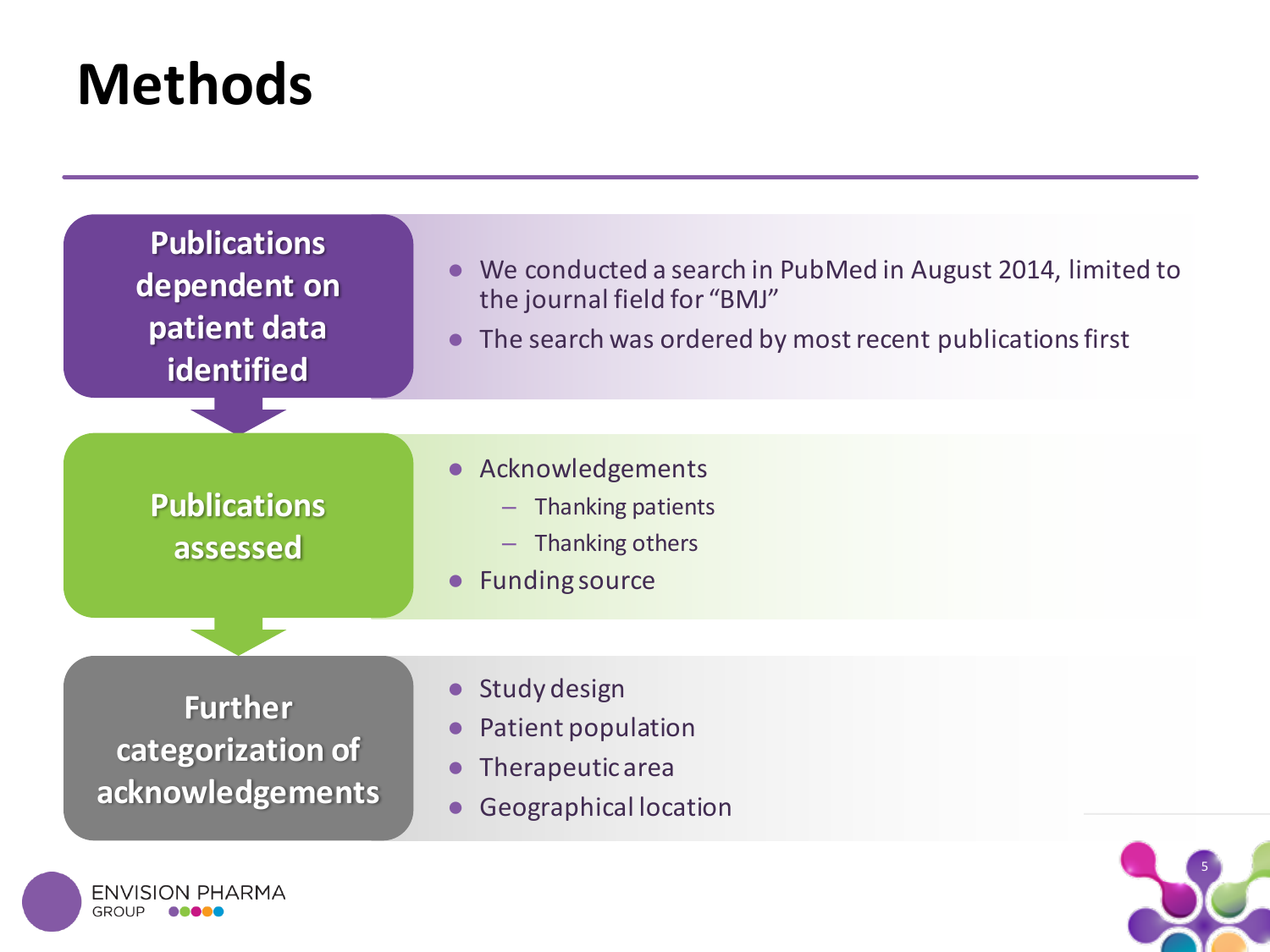# **Results: patient acknowledgements**

- Of 125 articles investigated,
	- 87 (69.6%) were randomised-controlled trials
	- 94 (75.2%) involved adult-only populations and 17 (13.6%) paediatriconly populations

~50% of patient-dependant manuscripts thanked the patients



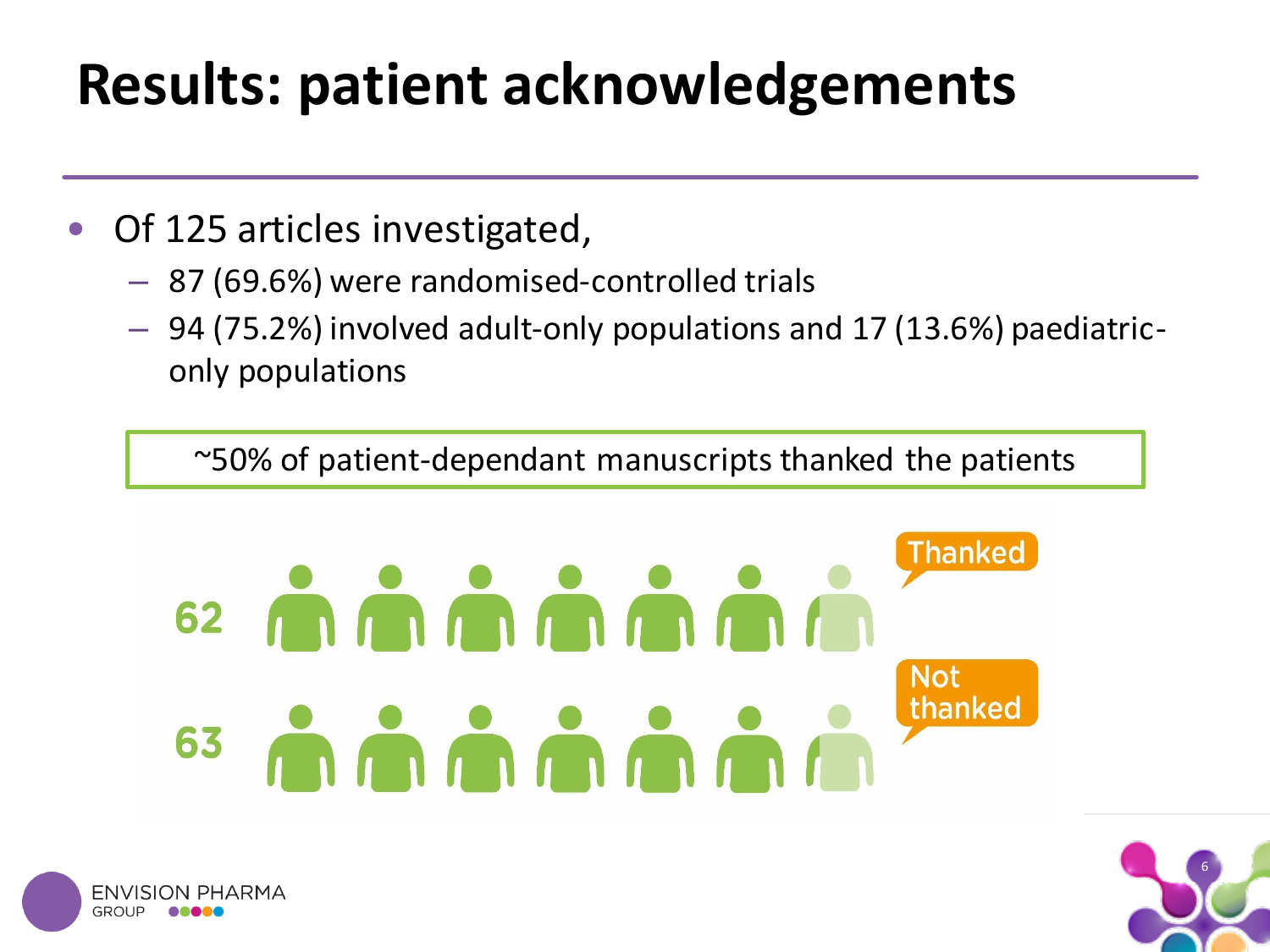# **Results: acknowledgement by group**





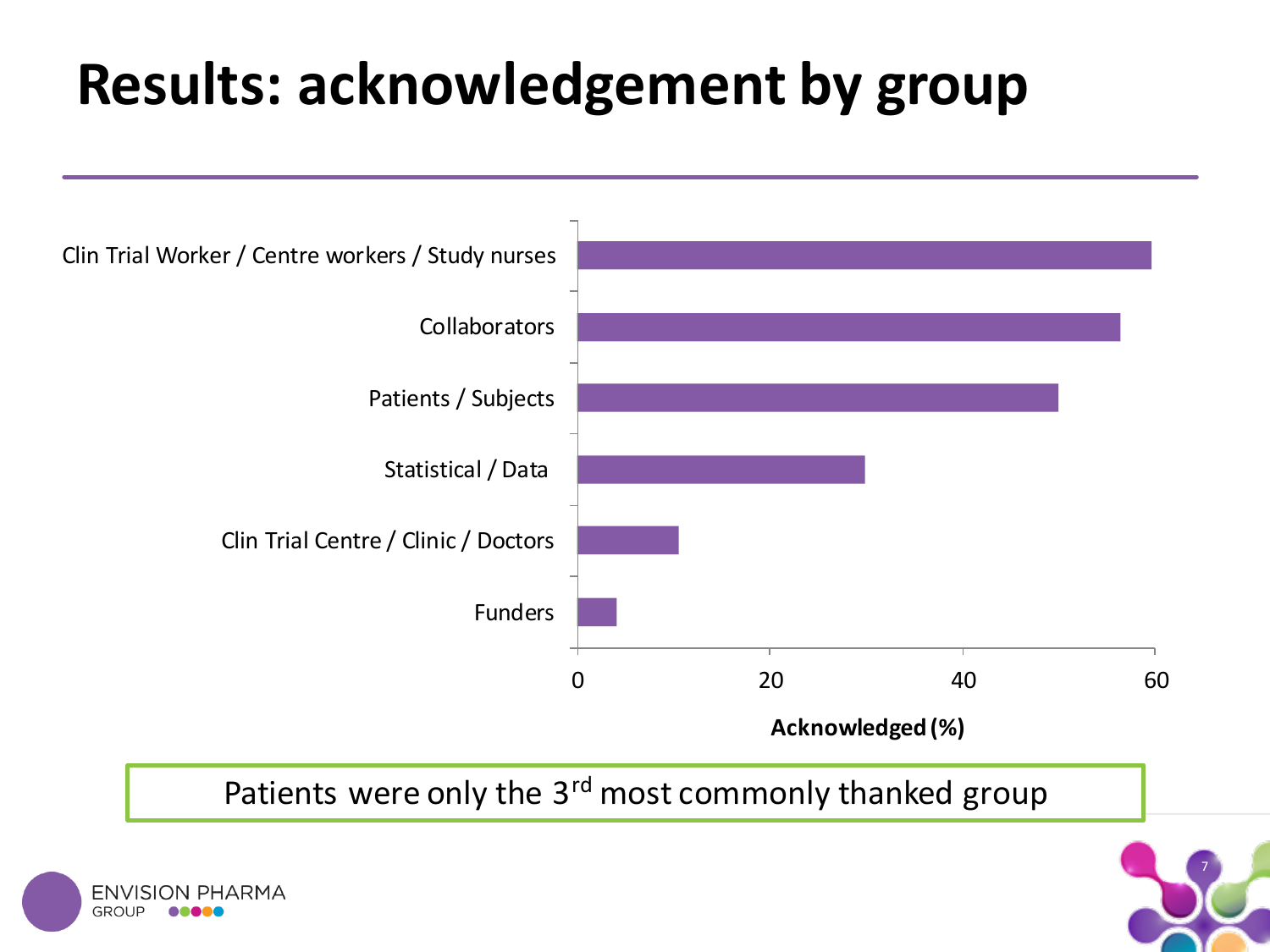# **Results: patient population**

- A total of 39/94 (41.5%) adultonly population studies thanked patients
	- Of 17 studies involving only paediatric patients, 13 (76.5%) thanked patients
	- In mixed population studies, 8/14 (57.1%) studies thanked the patient group for their data



Paediatric patients were the most commonly thanked population



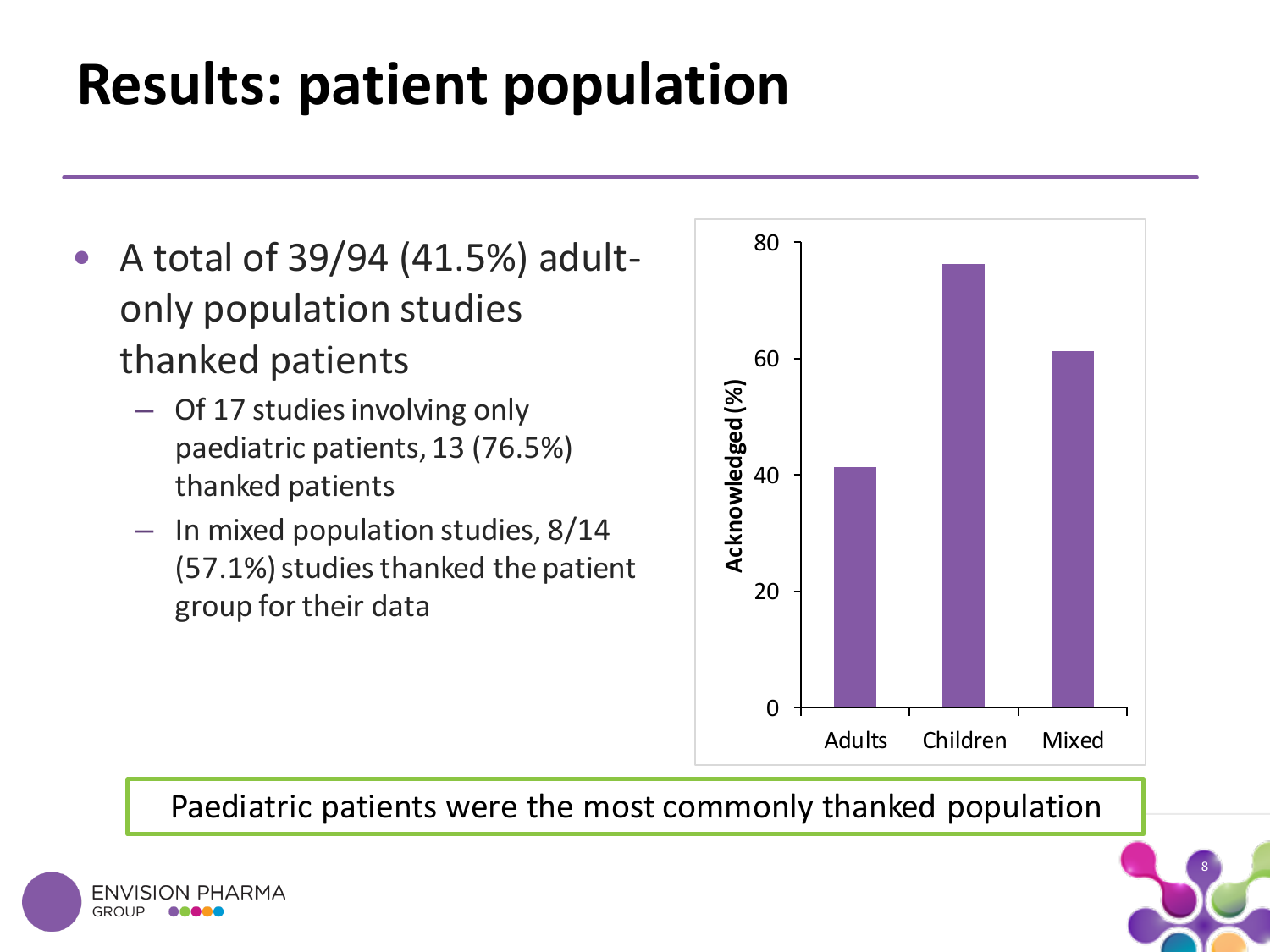#### **Results: therapeutic area**



Few papers in the Oncology therapeutic area thanked patients for their data



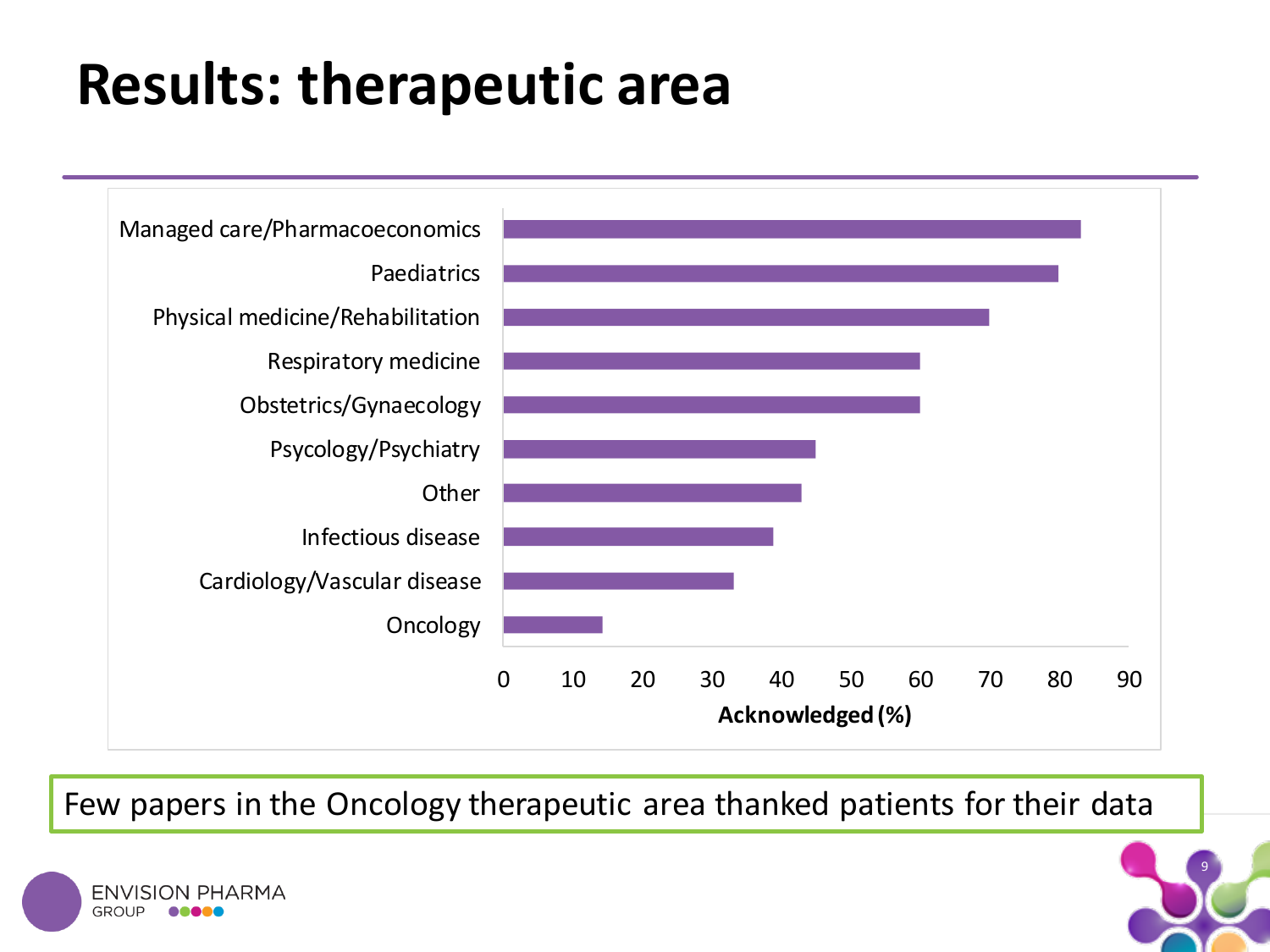#### **Results: patient acknowledgement by geographical location**



The RoW-based manuscripts most commonly thanked patients



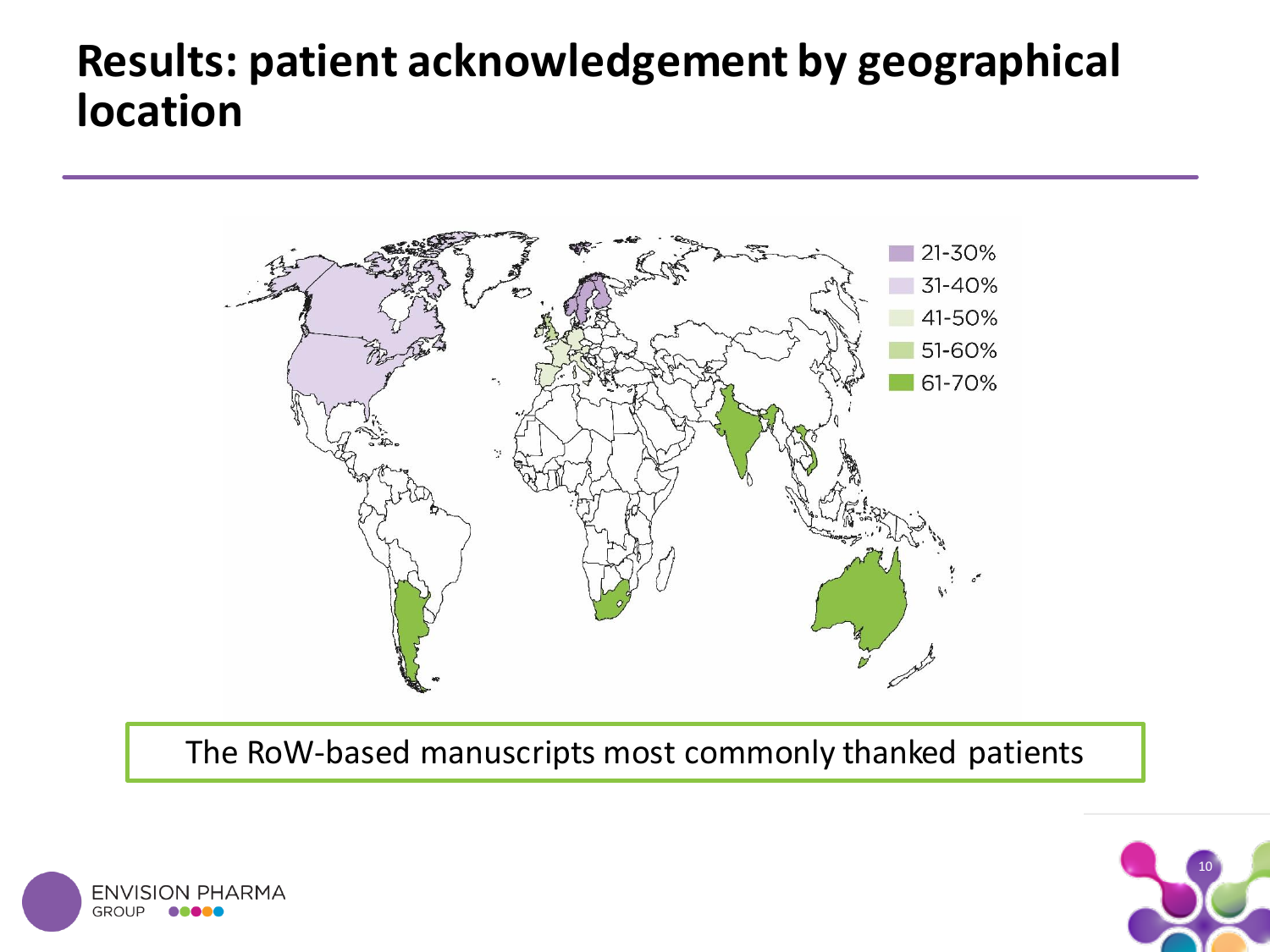# **Conclusions**

- In patient-focused publications in *The BMJ*, patients were thanked ~50% of the time
- Publications were more likely to include a thank you to patients if:
	- The study population included paediatric patients
	- If the therapeutic area was Managed care/Pharmacoeconomics or Paediatrics
	- $-$  If the corresponding authors was based in the RoW
- Publication professionals could use our results to highlight to authors and sponsors the importance of thanking patients in patient-dependent publications